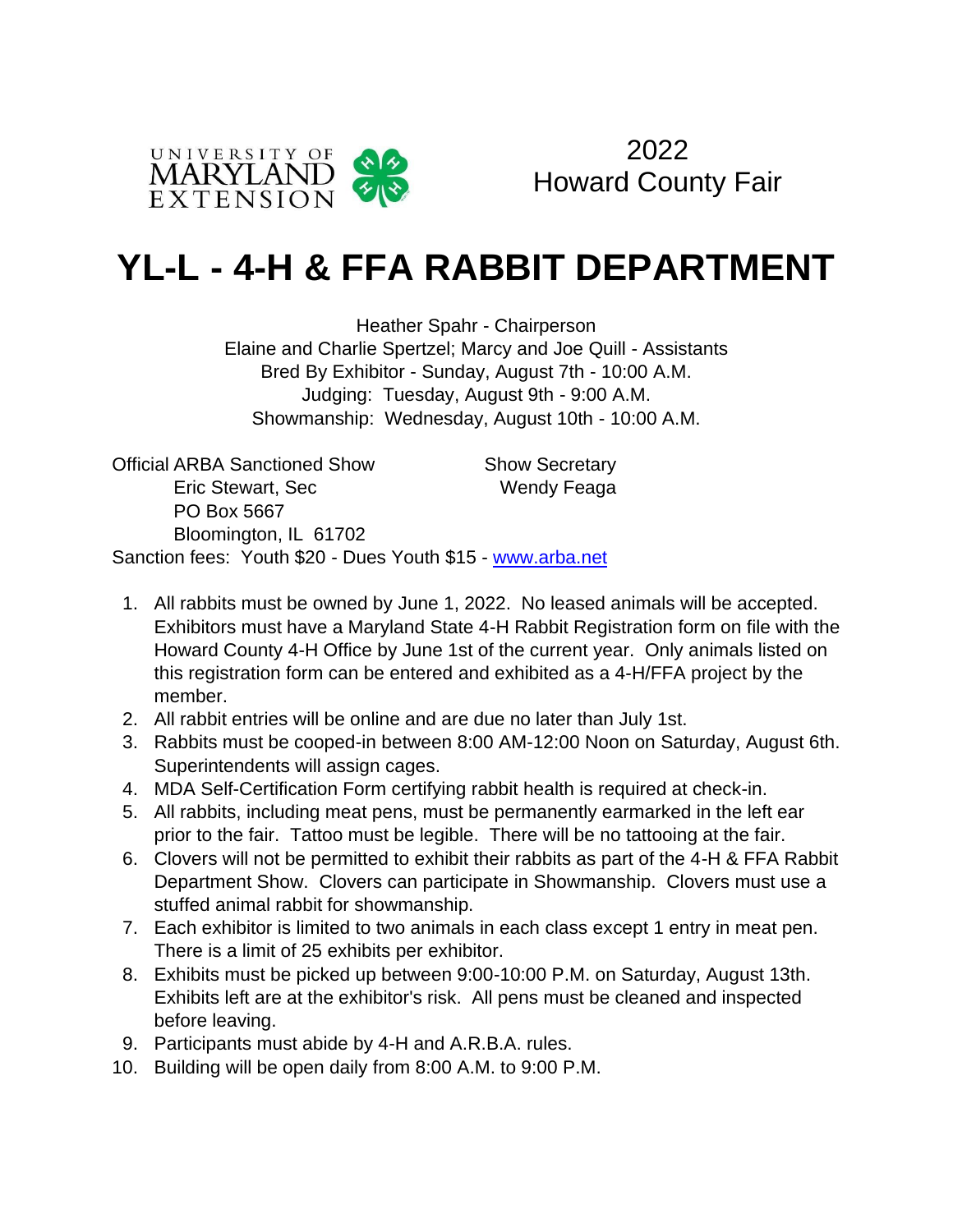# **YL-L - 4-H & FFA RABBIT SHOW – Cont.**

- 11. **Animals showing symptoms of any contagious or infectious disease must be removed from the show and the fair. The decision of the superintendent is final.**
- 12. The Champion Meat Pen must sell in the Livestock Sale. The Reserve Champion may sell at the exhibitor's option. The exhibitor of the Champion and Reserve Champion Meat Pen will have the cost of the buyer's banner deducted from their sale check.
- 13. Exhibitors **MUST TEND TO THEIR ANIMALS TWICE A DAY including feeding and giving them clean, fresh water AND CHECK-IN WITH THE SUPERINTENDENT WHEN FINISHED.** Exhibitors must do the work personally. Cages must be cleaned by 10:00 A.M. except on show day, Tuesday, August 9th. (Cages will be cleaned after judging).
- 14. Exhibitors who do not care for animals on a daily basis will forfeit premiums.
- 15. All rabbits entered in the fair must stay at the fair all week unless sent home due to illness by superintendent, 4-H Educator, or appointed veterinarian. Coop-out is at 9:00 P.M. on Saturday, August 13th with all rabbits needing to be removed by 10:00 P.M.
- 16. All rabbits must be a minimum of 8 weeks old and weaned.
- 17. No locks on cages. 1 Rabbit per cage except for Meat Pens.
- 18. **Exhibitors are responsible for putting coop number in the rabbit's right ear on Monday evening after care of rabbit. Superintendent will be glad to assist you.**
- 19. Champion Showman is ineligible to compete in Showman Show in future years.
- 20. Private sale rabbits will be released between 4:00-5:00 P.M. on Saturday, August 13th.

**4-H Special Awards sponsored by:** Baltimore & Howard Co Rabbit & Cavy Breeders Assoc, Dave & Mary K Fry, Dayton 4-H Club, Down Hollow Acres, Hare Raisers 4-H Club, Howard County EAC, Jean Blair, Jennifer Brigante, Kathi Wilson, Mike and Jandell Haines, Rhine Landscaping, The Boeh Family, The Bower Family, The Frank Family, The Moore Family, The Quill Family, Tom & Kathy Bodine and Wendy Feaga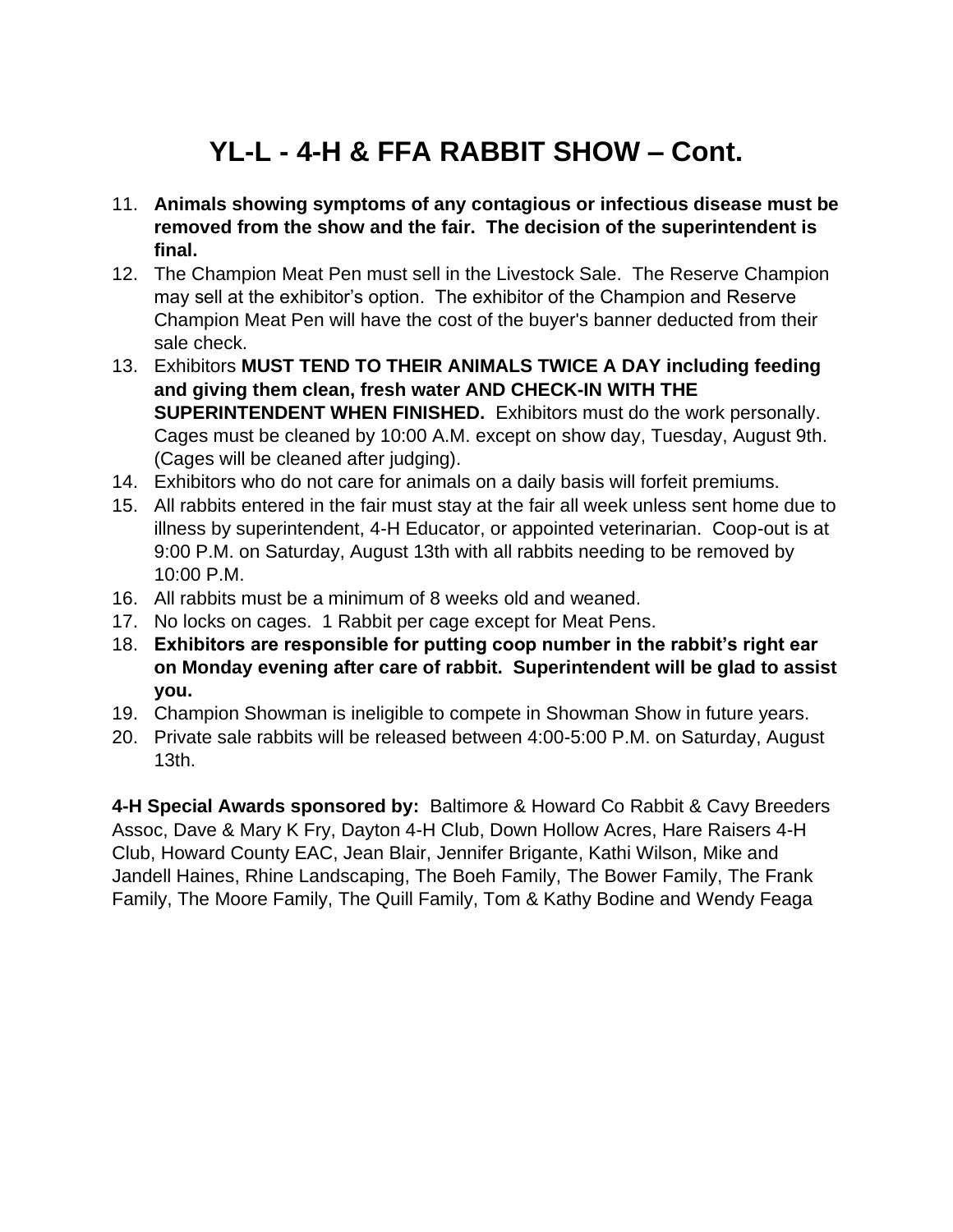## **YL-L - 4-H & FFA RABBIT SHOW – Cont.**

#### **SECTION 01 - BREED - A.R.B.A Recognized Breeds:**

| Class 1 | Senior 7.00 6.00 5.00 4.00 3.00         |  |  |  |
|---------|-----------------------------------------|--|--|--|
| Class 2 | 6-8 Months 7.00 6.00 5.00 4.00 3.00     |  |  |  |
| Class 3 | Junior 7.00   6.00   5.00   4.00   3.00 |  |  |  |

(Above Classes apply to Bucks and Does)

| <b>Best in Show</b>             | <b>PLAQUE</b> |
|---------------------------------|---------------|
| 1 <sup>st</sup> Reserve in Show | <b>PLAQUE</b> |
| 2 <sup>nd</sup> Reserve in Show | <b>PLAQUE</b> |

#### **SECTION 02 - MEAT - Per A.R.B.A. Standards**

Class 1 Meat Pen 10.00 8.00 7.00 6.00 5.00 (Must weigh between  $3\frac{1}{2}$  - 5  $\frac{1}{2}$  pounds per rabbit; three to a pen same breed, maximum 70 days old; limited to 1 entry) Champion meat pen must sell in the Livestock Sale. The Reserve meat pen may also be sold at exhibitor's choice. A 4-H'er can only sell 1 pen of meat rabbits in the Livestock Sale. Champion Meat Pen RIBBON

#### **SECTION 03 - JUDGING CONTEST (Thur. – August 11th - 9:00 A.M.)**

| Class 1 | Sr. (14-18) 15.00 participation premium |                            |
|---------|-----------------------------------------|----------------------------|
| Class 2 | Int (11-13) 15.00 participation premium |                            |
| Class 3 | Jr (8-10) 15.00 participation premium   |                            |
| Class 4 | Novice                                  | 5.00 participation premium |
| Class 5 | Clover (6&7)                            | 1.00 participation premium |
| Class 6 | 4-H'er/Parent Team                      | Meal ticket for top parent |

#### **SECTION 04 - RABBIT BOWL CONTEST (Wed – August 10th - 4:00 P.M.)**

Junior, Intermediate, and Senior Divisions - 1st place team members \$6.00; 2nd place team members \$4.00

#### **SECTION 05 - RABBIT POSTER CONTEST**

See 4-H Science

#### **SECTION 06 - SHOWMANSHIP**

| Class 1                           |       |  |  |  |  |  | Jr 10.00 9.00 8.00 7.00 6.00 5.00 Rest of the class          |
|-----------------------------------|-------|--|--|--|--|--|--------------------------------------------------------------|
| Class 2                           | lnt t |  |  |  |  |  | 10.00 9.00 8.00 7.00 6.00 5.00 Rest of the class             |
|                                   |       |  |  |  |  |  | Class 3 Sr. 10.00 9.00 8.00 7.00 6.00 5.00 Rest of the class |
| Champion Showman - Ribbon & Award |       |  |  |  |  |  |                                                              |